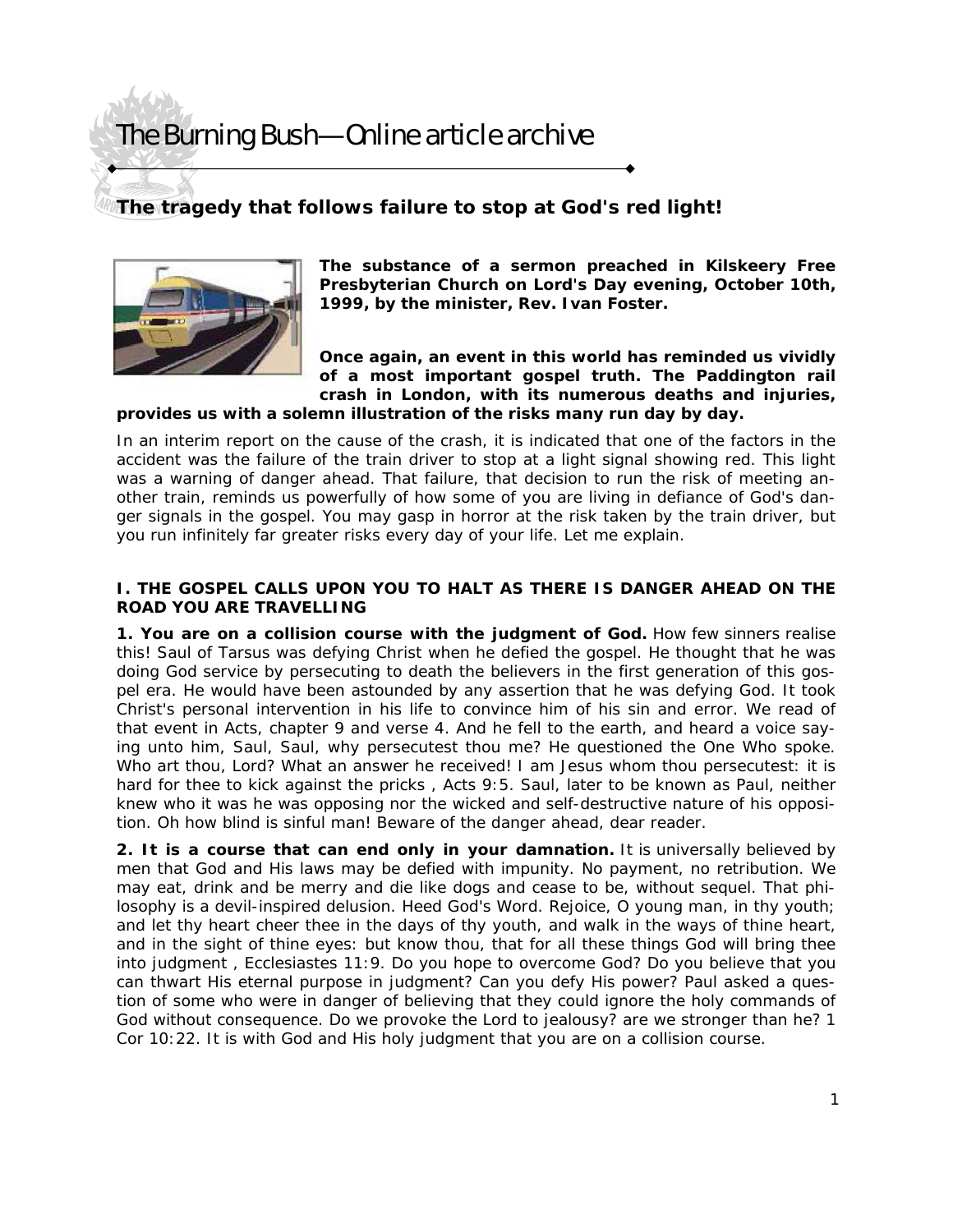# The Burning Bush—Online article archive

**3. In mercy to your soul He has issued the gospel warning.** Here is an expression of God's mind on the matter of the sinner's self-destruction. *As I live, saith the Lord GOD, I*  have no pleasure in the death of the wicked; but that the wicked turn from his way and *live: turn ye, turn ye from your evil ways; for why will ye die, O house of Israel?* Ezekiel 33:11. The message of God is intended to turn sinners from the danger ahead to the safety that is found in Christ. The Saviour, speaking to those who were discussing a tragedy of like proportions to the Paddington crash, had this to say: *Except ye repent, ye shall all likewise perish* , Luke 13:3. The warning of God is simply this. The sinner will perish in his sins and suffer the everlasting consequences of his rebellion against God, except there is a repenting of his sin and a turning in faith to Christ for mercy and forgiveness.

#### **II. SO MANY SINNERS LIVE AND DIE IN DEFIANCE OF THIS WARNING**

**1. Unbelief is the author of their defiance.** They do not believe God. Railways signals may malfunction and give a false warning of danger, but not God! The train driver may reason, "This light gave a false warning last week and the chances are that this is another false one. I will continue on, since most likely there is no danger." God's warnings are true and will be seen to be such. His threats are not empty and baseless. When He told Adam, *But of the tree of the knowledge of good and evil, thou shalt not eat of it: for in the day that thou eatest thereof thou shalt surely die* , Genesis 2:17, Adam and his descendants found out that His warning was true. *But it shall come to pass, if thou wilt not hearken unto the voice of the LORD thy God, to observe to do all his commandments and his statutes which I command thee this day; that all these curses shall come upon thee, and overtake thee,* Deuteronomy 28:15.

**2. Many appear to have defied God and fared alright.** This is what bothered and frustrated Asaph and caused him to write as he did in Psalm 73:3-12. He felt that his pursuit of holiness and obedience to God had been a useless exercise, since he would have fared as well in his sin. That is how he judged things, as he looked at the apparent prosperity of the wicked. But then God showed him beyond that which the natural eye could see. *When I thought to know this, it was too painful for me; until I went into the sanctuary of God; then understood I their end. Surely thou didst set them in slippery places: thou castedst them down into destruction,* Psalm 73:16-18. The explanation of man's foolish defiance of God is set forth in the book of Ecclesiastes. *Because sentence against an evil work is not executed speedily, therefore the heart of the sons of men is fully set in them to do evil* , Ecclesiastes 8:11.

**3. Sinners forget that most men encounter this fateful collision with God in eternity.** Some have been judged by God before the eyes of men. The case of Korah, Dathan and Abiram involved men who defied God in the days of Moses. Such was their defiance that God deemed it wise and just to judge them before the eyes of the nation of Israel. The gathered people watched the collision between these evil men and the justice of God! *And Moses said, Hereby ye shall know that the LORD hath sent me to do all these works;*  for I have not done them of mine own mind. If these men die the common death of all *men, or if they be visited after the visitation of all men; then the LORD hath not sent me. But if the LORD make a new thing, and the earth open her mouth, and swallow them up, with all that appertain unto them, and they go down quick into the pit; then ye shall un-*